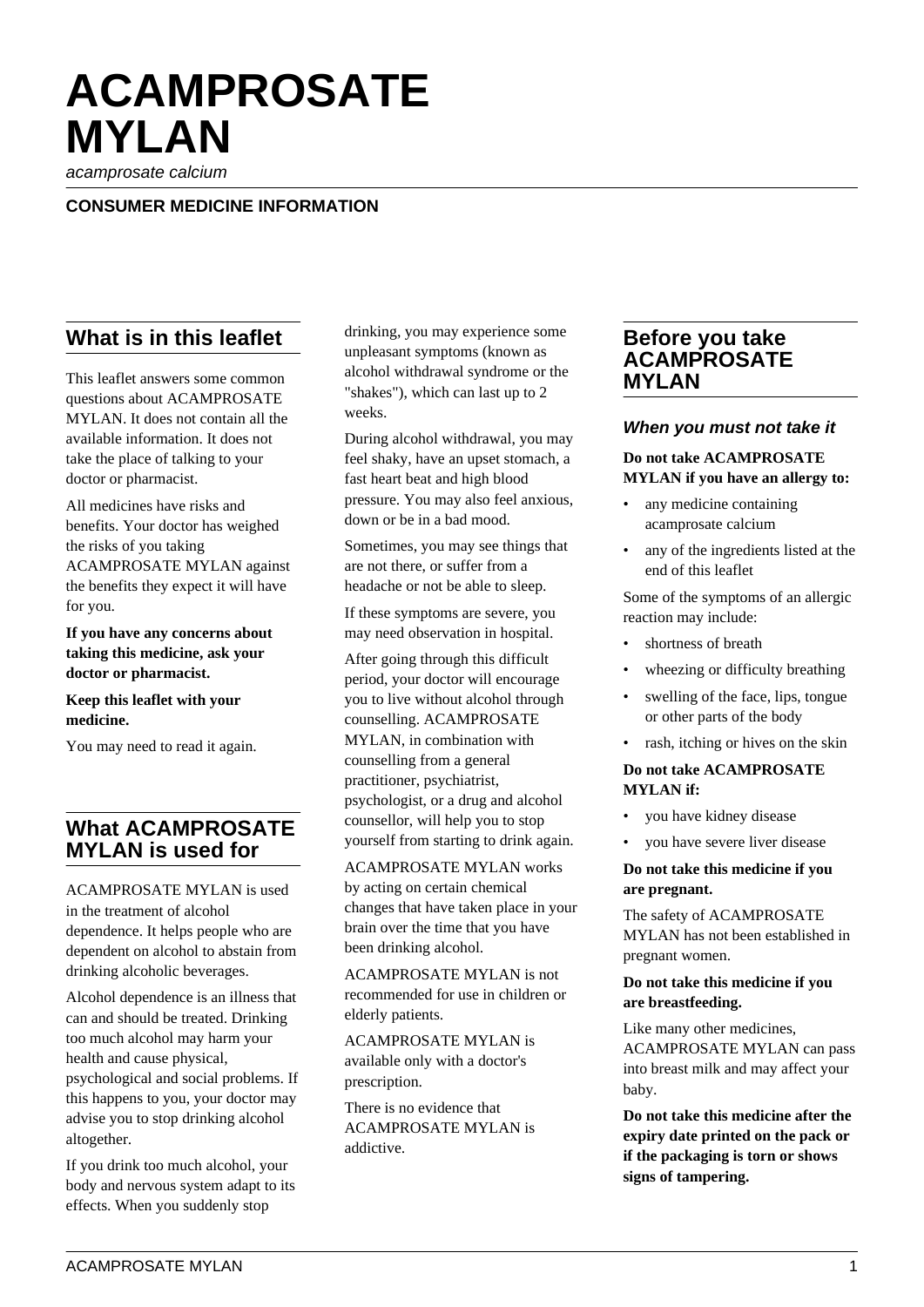If it has expired or is damaged, return it to your pharmacist for disposal.

# **Before you start to take it**

As ACAMPROSATE MYLAN does not treat the symptoms of alcohol withdrawal, it is recommended that you start taking ACAMPROSATE MYLAN:

- after you have stopped drinking; and
- as soon as the withdrawal symptoms have ended

**Tell your doctor if you have allergies to any other medicines, foods, dyes or preservatives.**

**Tell your doctor if you have any other health problems or medical conditions.**

**Tell your doctor if you are pregnant or plan to become pregnant or breast-feeding.**

Your doctor can discuss with you the risks and benefits involved.

**If you have not told your doctor about any of the above, tell them before you start taking ACAMPROSATE MYLAN.**

## **Taking other medicines**

**Tell your doctor or pharmacist if you are taking any other medicines, including any that you get without a prescription from a pharmacy, supermarket or health food shop.**

Some medicines and ACAMPROSATE MYLAN may interfere with each other.

# **How to take ACAMPROSATE MYLAN**

#### **Follow all directions given to you by your doctor or pharmacist carefully.**

They may differ from the information contained in this leaflet.

#### **If you do not understand the instructions on the pack, ask your doctor or pharmacist for help.**

#### **How much to take**

The usual dose for adults weighing 60 kg or more is 2 tablets three times daily with meals.

For adults weighing less than 60 kg, the recommended dose is 2 tablets in the morning, 1 tablet at midday and 1 tablet at night. These doses are also to be taken with meals.

## **How to take it**

**Swallow the tablets whole with a glass of water.**

**Do not break, crush or chew the tablets.**

The tablets have a special coating to prevent a stomach upset.

# **How long to take it**

ACAMPROSATE MYLAN is usually taken for one year.

**Continue taking your medicine for as long as your doctor tells you.**

## **If you forget to take it**

**If it is almost time for your next dose, skip the dose you missed and take your next dose when you are meant to.**

**Otherwise, take the missed dose as soon as you remember, and then go back to taking your medicine as you would normally.**

**Do not take a double dose to make up for the dose you missed.**

**If you are not sure what to do, ask your doctor or pharmacist.**

**If you have trouble remembering to take your medicine, ask your pharmacist for some hints.**

# **If you take too much (overdose)**

**Immediately telephone your doctor or the Poisons Information Centre (telephone 13 11 26) for advice, or go to Accident and Emergency at the nearest hospital, if you think**

#### **you or anyone else may have taken too much ACAMPROSATE MYLAN. Do this even if there are no signs of discomfort or poisoning.**

You may need urgent medical attention.

# **While you are taking ACAMPROSATE MYLAN**

#### **Things you must do**

**It is important to continue taking ACAMPROSATE MYLAN even if you have a short relapse.**

**If you are about to be started on any new medicine, remind your doctor and pharmacist that you are taking ACAMPROSATE MYLAN.**

**Tell any other doctors, dentists and pharmacists who treat you that you are taking this medicine.**

**If you become pregnant while taking this medicine, tell your doctor immediately.**

**Keep all of your doctor's appointments so that your progress can be checked.**

#### **Things you must not do**

**Do not use ACAMPROSATE MYLAN to treat any other complaints unless your doctor tells you to.**

**Do not give ACAMPROSATE MYLAN to anyone else, even if they have the same condition as you.**

**Do not stop taking your medicine or change the dosage without checking with your doctor.**

## **Things to be careful of**

Drinking alcohol while taking ACAMPROSATE MYLAN will not make you feel sick. However, you are advised not to drink alcohol at all during your treatment with ACAMPROSATE MYLAN. Even if